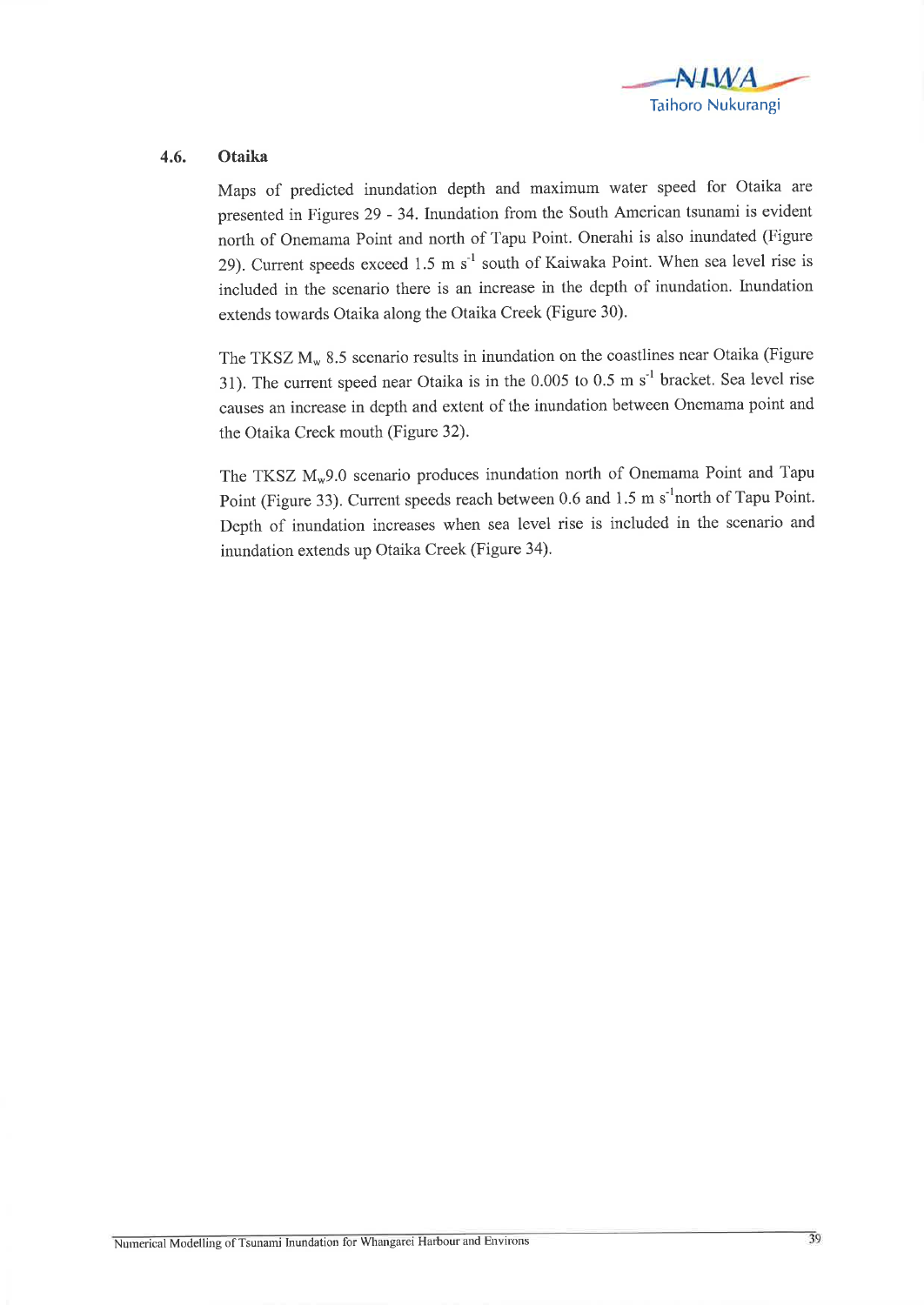



Figure 29: Otaika: Maximum inundation depth (upper) and speed (lower) plots for the South American tsunami scenario at MHWS (to extent of LIDAR) in Whangarei Harbour.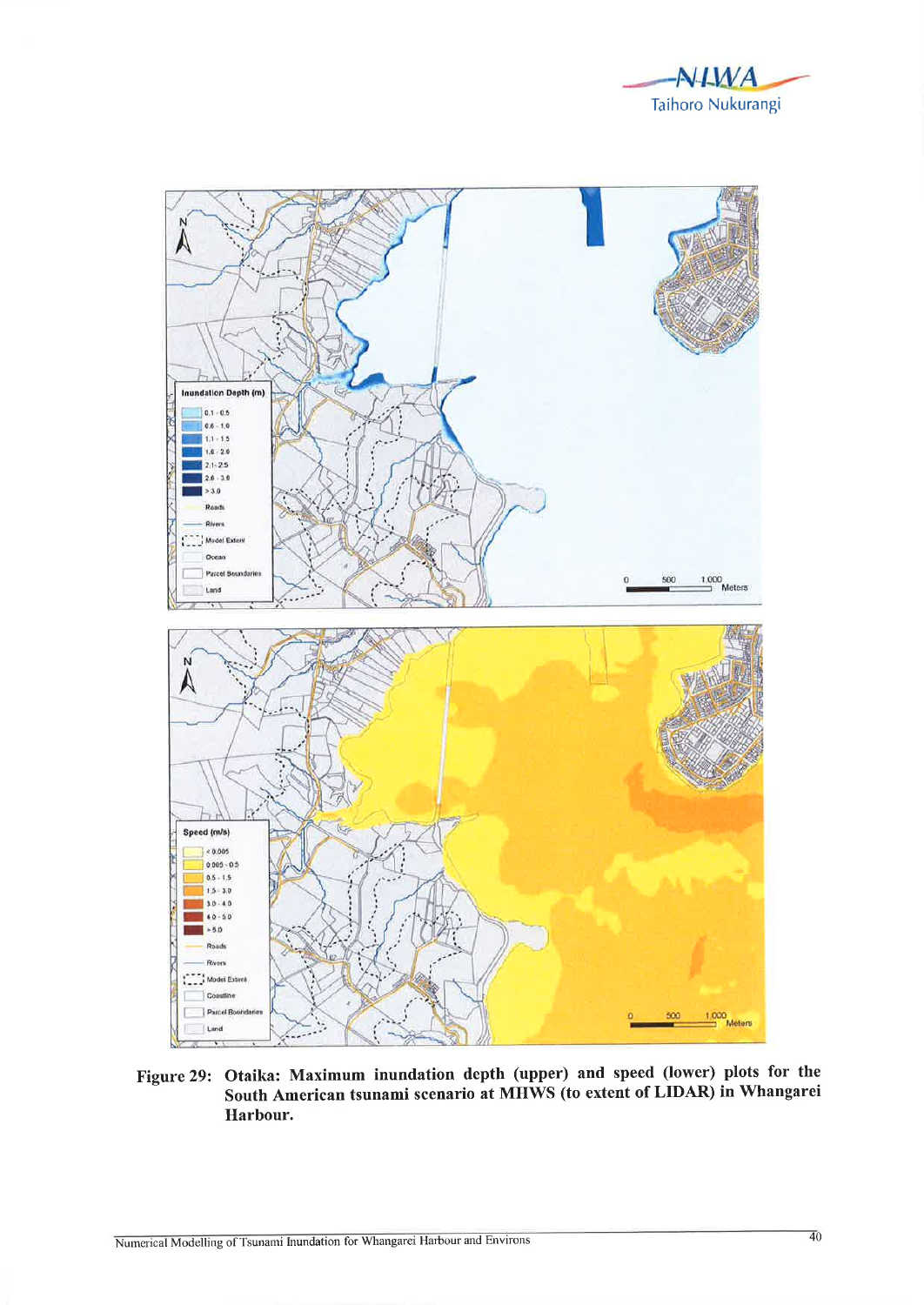



Figure 30: Otaika: Maximum inundation depth (upper) and speed (lower) plots for the South American tsunami scenario at MHWS + 50cm (to extent of LIDAR) in Whangarei Harbour.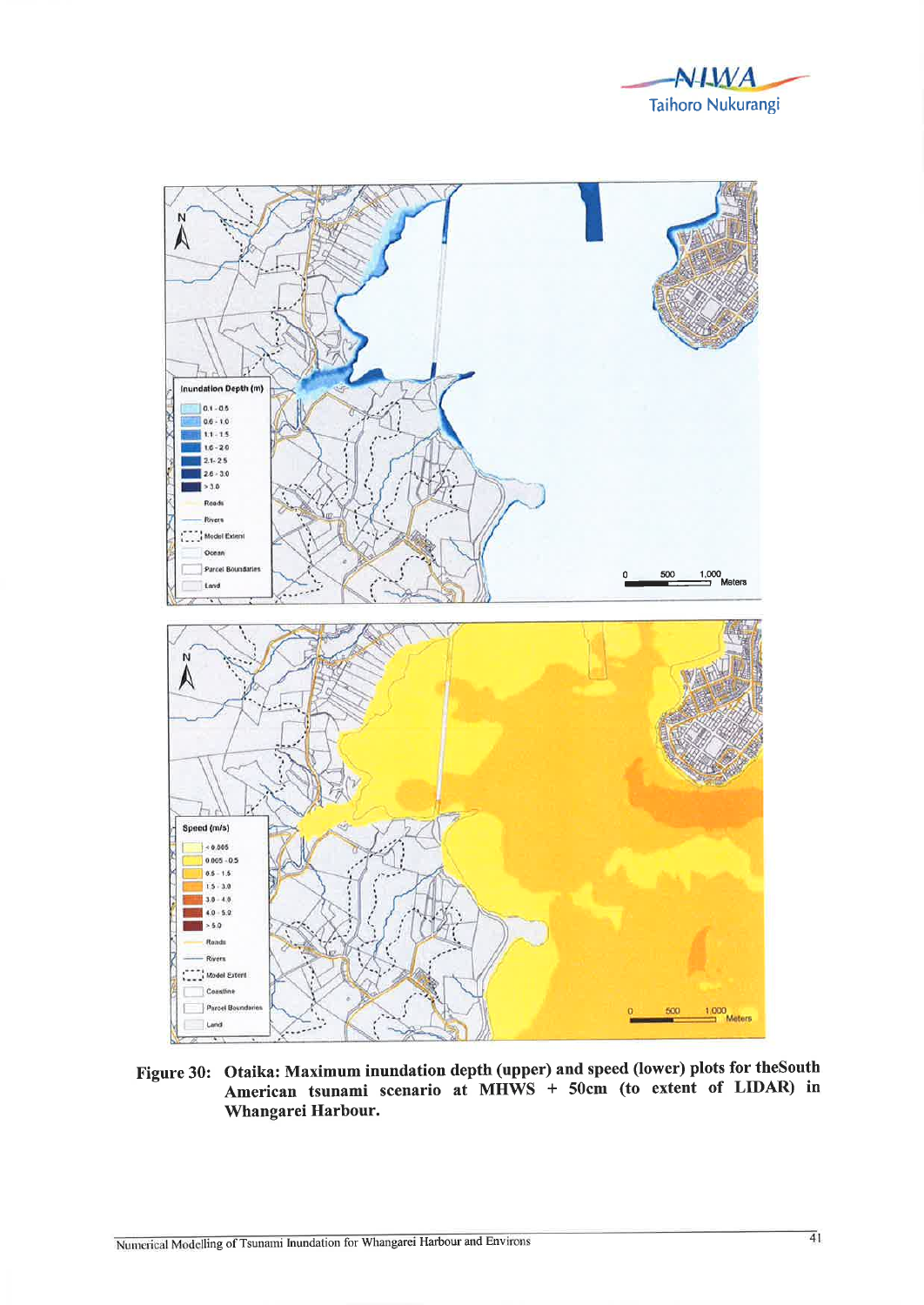



Figure 31: Otaika: Maximum inundation depth (upper) and speed (lower) plots for the M<sub>w</sub> 8.5 Tonga-Kermadec subduction zone scenario at MHWS (to extent of LIDAR) in Whangarei Harbour.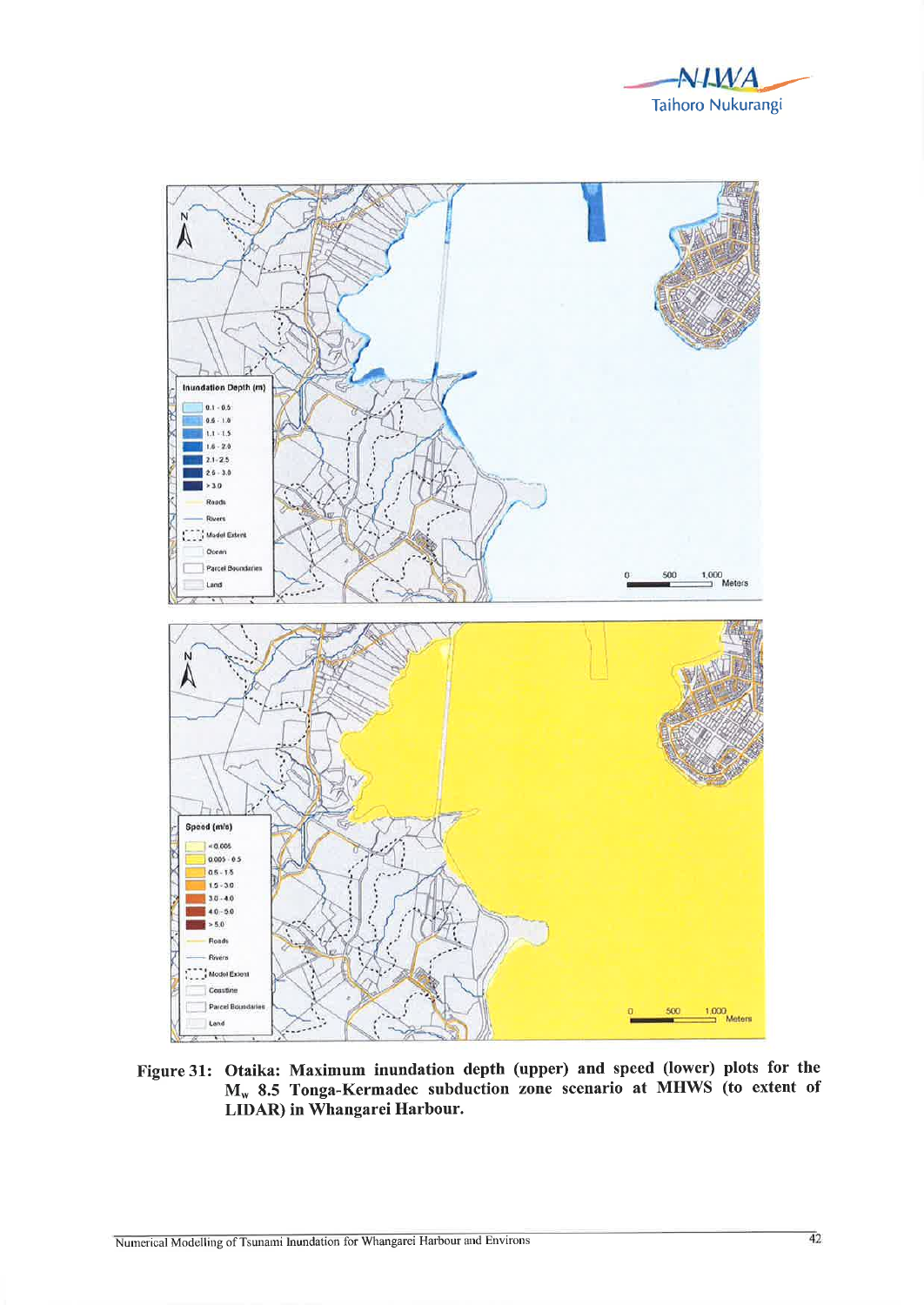



Figure 32: Otaika: Maximum inundation depth (upper) and speed (lower) plots for the  $M_w$  8.5 Tonga-Kermadec subduction zone scenario at MHWS + 50cm (to extent of LIDAR) in Whangarei Harbour.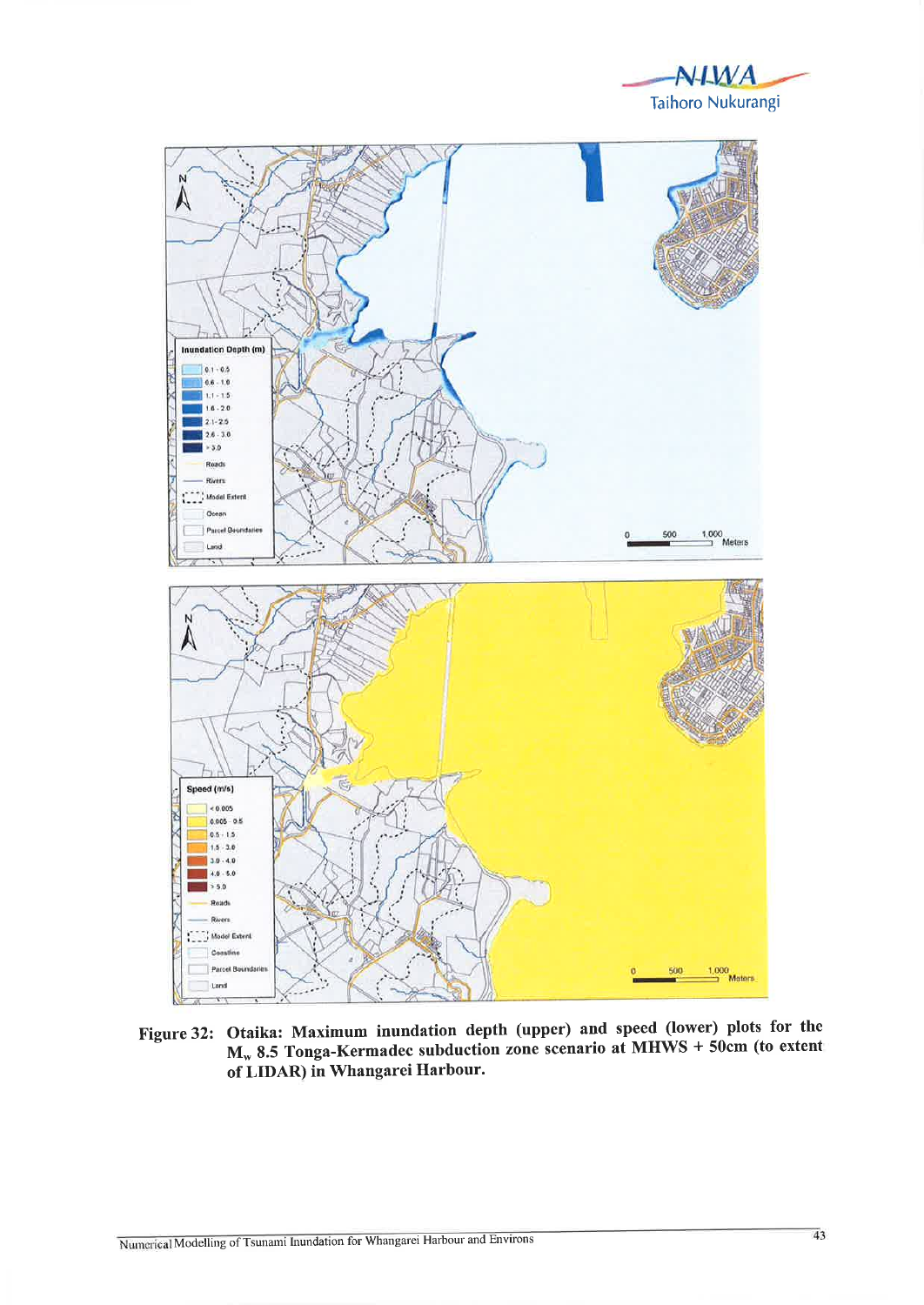



Figure 33: Otaika: Maximum inundation depth (upper) and speed (lower) plots for the M<sub>w</sub>9.0 Tonga-Kermadec subduction zone scenario at MHWS (to extent of LIDAR) in Whangarei Harbour.